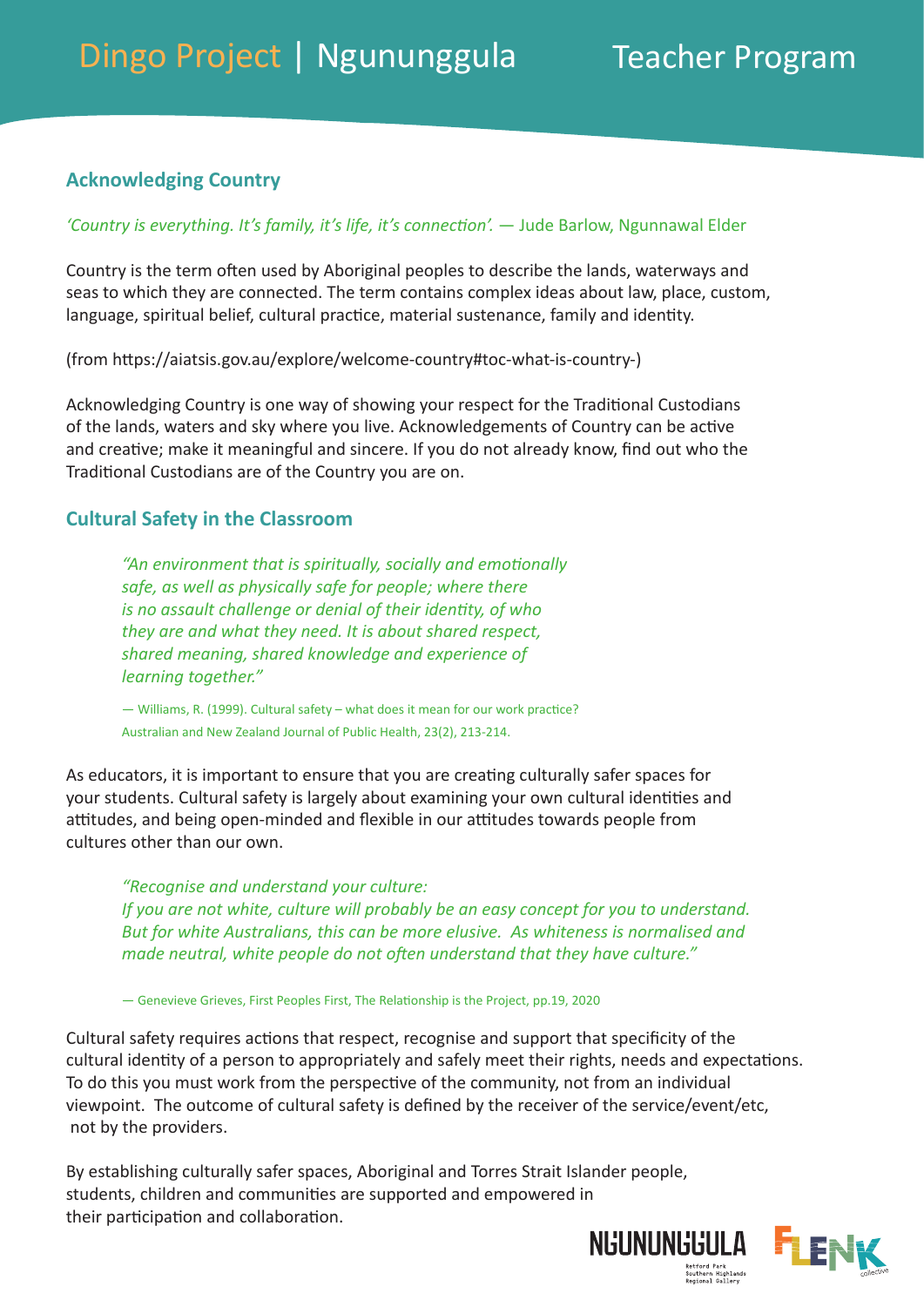## **Teachers and educators can promote culturally safer spaces by;**

- Introducing yourself from a cultural perspective. Sharing the significant stories, places, people and cultures that make up your cultural self.
- Creating the space for learners to reflect, respond and share their own culture and perspectives, only if they wish to do so.
- Modelling respectful, open and value free communication and attitudes.
- Never asking learners to focus on the cultural dimensions of any culture other than their own.
- Asking learners how they would like to be addressed.
- Never expecting any individual, Indigenous or non-Indigenous, to speak as a representative of their culture.
- Responding promptly and challenging any behavior or perspectives that could be considered prejudice, biased or discriminatory.
- Creating opportunities for the group to share what cultural safety means to them. Making space for them to mediate their own boundaries and expectations of what is acceptable and what isn't.
- Recognising and avoiding generalisations of Aboriginal and Torres Strait Islander peoples and cultures; there are over 250 sovereign First Nations and there are many experiences and expressions of Indigeneity.
- Being aware and critical of the language you use when referring to Aboriginal and Torres Strait Islander peoples and cultures.
- Modelling to your students that it's okay not to know the answer to everything. If you don't know the answer to a question – say you don't know. Accepting this ensures that broad generalisations are not made.
- Recognising that your understanding of cultural safety is not the same as others. Although offence may not be intentional, it doesn't diminish the experience of others. Model accountability in your classroom with honesty, learning and committing to making changes.

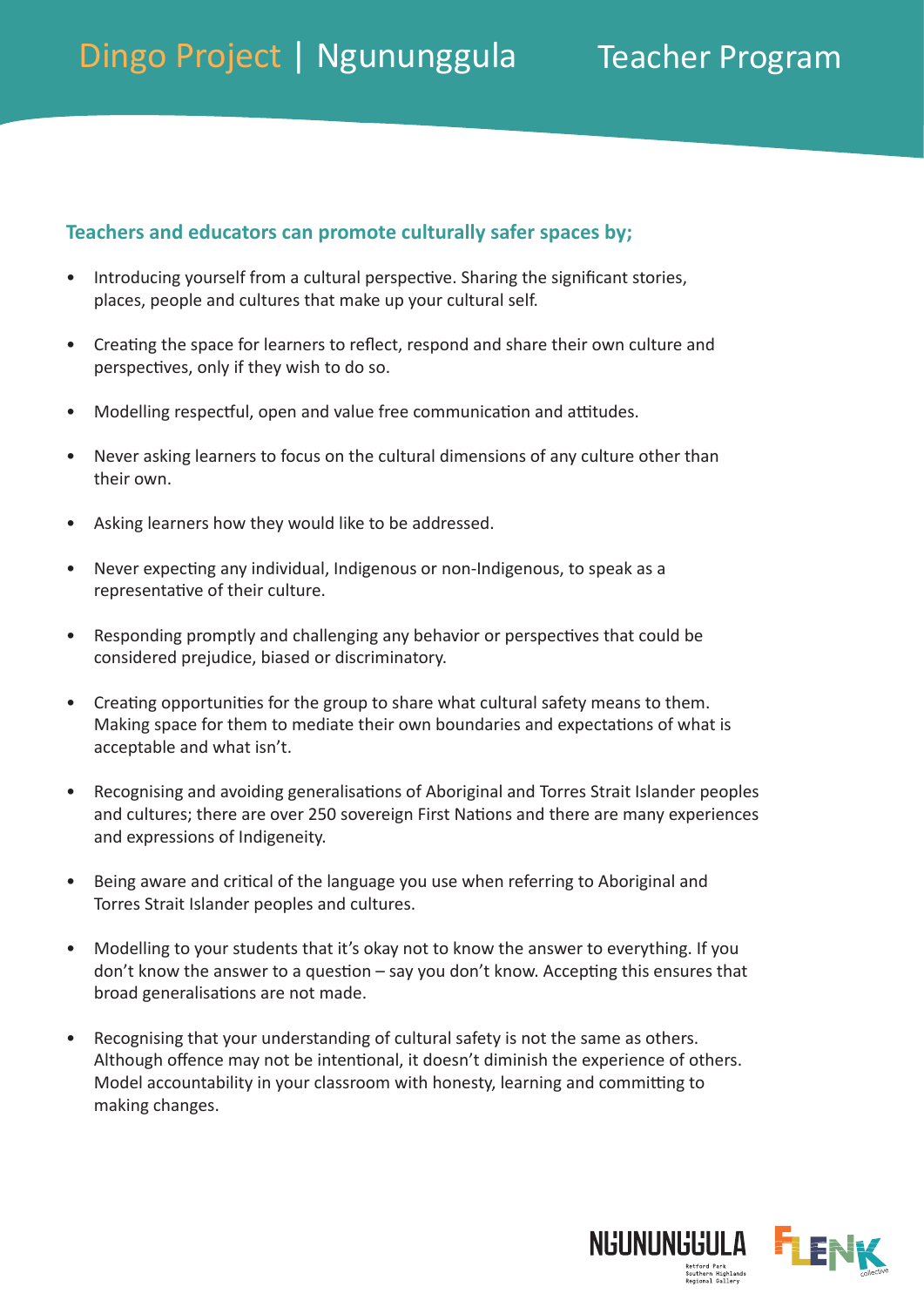### **APPROPRIATION**

Direct copying of artwork by Aboriginal and Torres Strait Islander artists is disrespectful and an act of plagiarism. An artist's intentions and concepts are trivialised and disappear when artworks, techniques or materials are simply copied. Artworks are the intellectual and cultural property of the artist and sometimes their communities. No artist's work should ever be copied.

It is important for teachers and educators to carefully consider better approaches to engaging with artists and their artworks. One way is to discuss the concepts and approaches of an artwork or art practice and create ways for learners to connect with those through their own experiences. Learners then gain agency in developing their own visual and material languages to express themselves and their own stories.

### **Words and Language**

It is really important to think critically about the language that we use in our classrooms. The origins of language and words and how their meanings can have impact. Rethink terms that have anthropological roots like 'artifact', 'dreaming' tribe' instead use words that respect Aboriginal and Torres Strait Islander cultures as continuous living cultures. Like 'Cultural object, cultural practice instead of 'tradition' or 'creation story' instead of 'dreamtime' and 'nation' instead of 'tribe'. Also use language words when they are available.

Refer to artists in the ways they refer to themselves rather than saying "Trish Levett is an Aboriginal artist, say Trish Levett is a Gundungurra artist."

## **Developing Engaging and Creative Strategies for Learning with Contemporary Artworks**

This is a guide to researching and developing your own creative learning strategies with artworks. You might like to use these strategies in your own classroom with images of artworks or in self-guided gallery visits.

#### **Looking and thinking**

Spend time engaging with the artwork yourself;

- Take time to look carefully at the artwork or an image or video document of it.
- What is the first thing you notice about the artwork?
- Identify what it is that specifically draws you into the artwork and make a written note of these things.

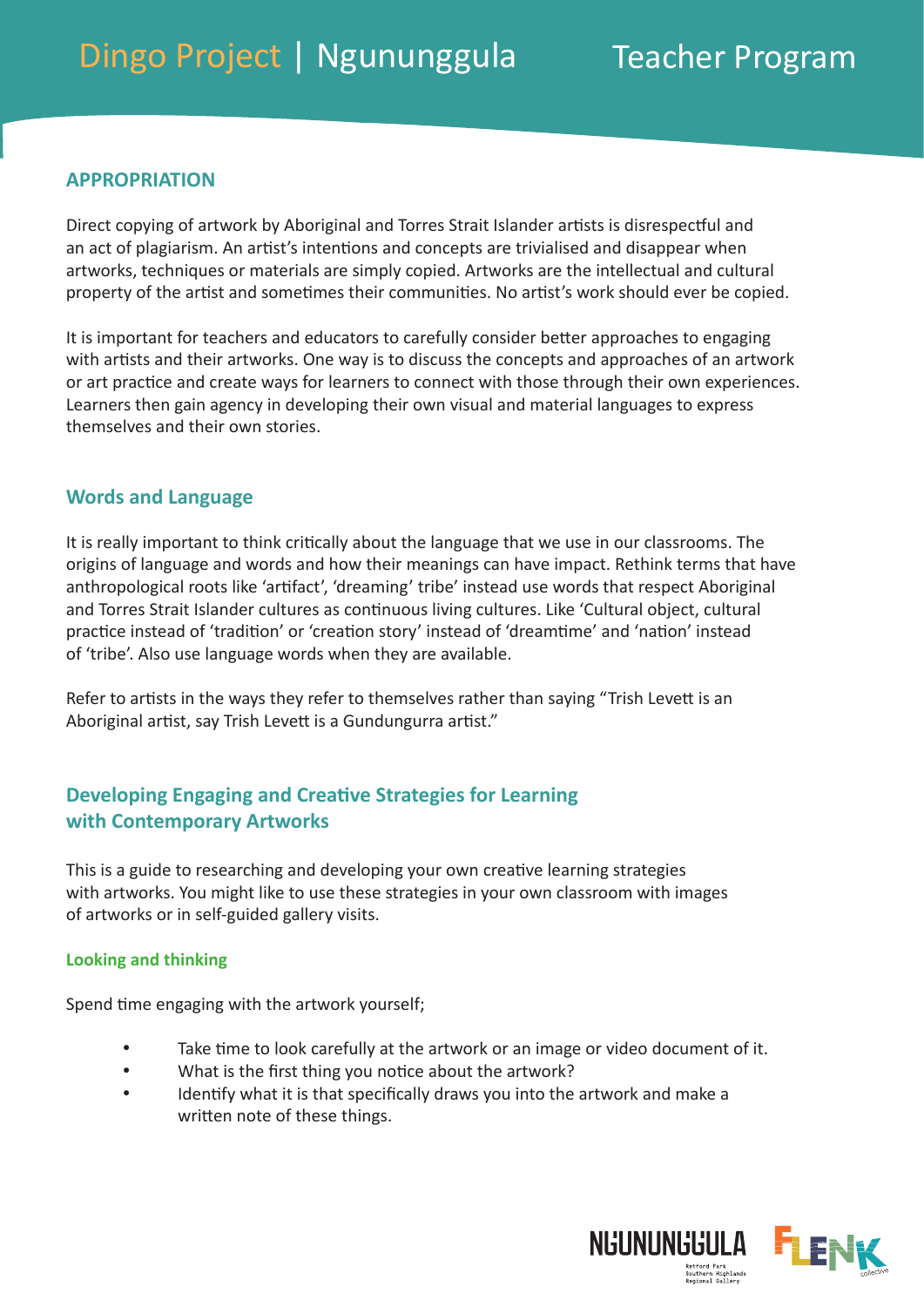### **Find out more about the artist & the artwork**

.

Take time to find out more about the artist and their artwork.

- Read the artist's statement/s in reference to the work.
- Find out the title, year made, media etc
- Engage in further research about the artists' practice.
- **Prioritise resources that centre the artist and their voice.**

### **Consider the following and make a series of notes that highlight;**

- the main ideas and intentions the artist has for the work
- the significance/connection of the materials and/or techniques, scale, installation etc to the ideas and intentions
- possible **talking points** to focus on when engaging with your students
- the artist's words and information they have provided, and their relevance to the **talking points, artwork and artists' practice**
- words in the artist's language/s that are relevant to the **talking points, artwork and artists' practice**
- the **context** in which the artist is working (place, time, art/social/political movements, communities etc) and its relevance to the **talking points, artwork and artists' practice**
- key elements that may be relevant for your students to make a **personal connection** with the artwork, artist's ideas and intentions and practice.

Use your research of the artwork and artist's practice to develop a new creative learning strategy for engagement with the artwork with.

- Choose only one or two talking points. These will be your focus for the strategy and everything will come back to them.
- Consider what you would like students to come away with. Remember to leave space for students to self-direct their learning and come away with things you hadn't planned for
- What opportunities does your strategy create for students to **share their own stories** and make meaningful, personal connections with the artwork and/or artist?
- Consider the materials and making in your strategy (if relevant), how do they support engagement with the **talking points, artwork** and **artists' practice. Remember:** They should in no way be appropriating the artist's intellectual property, like copying techniques, using the same materials etc. Refer to 'Is it cultural appropriation' flowchart for more information.
- How does your strategy **centre the artist's words** and information provided by the artist?